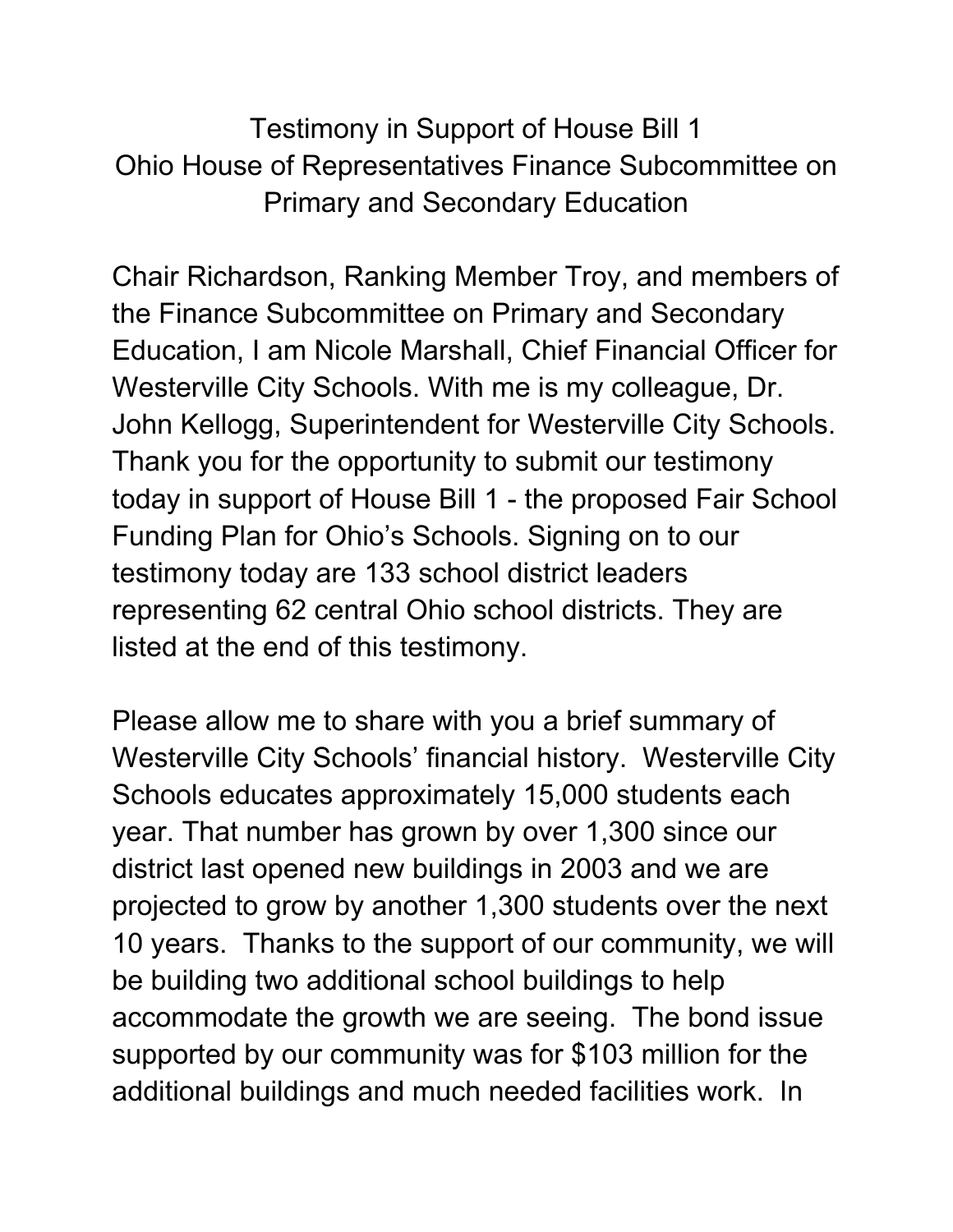reaching out to the Ohio Facilities Construction Commission, we learned that it would be at least another six or seven years before Westerville would even be considered for state funding for facilities, so our taxpayers stepped up, as they have had to do time and time again.

In addition to the bond issue, our voters also approved a 5.9 mill operating levy to support the continuing operations of the district. That levy is estimated to produce \$15.6 million in new revenue for the district annually.

It wasn't too long ago when Westerville had to make deep cuts due to the failure of a levy in order to keep a balanced budget. Cuts that no doubt caused a tremendous hardship to our community. I think people forget from time to time that public schools are some of the largest employers in communities across the state and each time we have to make cuts due to the lack of funding, the effects are felt far and wide.

I could talk about how Westerville is underfunded by about \$12 million annually due to the cap. I could talk about how we lose over \$8 million dollars a year to charter and private schools. I could talk about how that money going out is completely and totally funded by my local taxpayers given that we have never received the amount of funding that any formula has calculated for us. I could also talk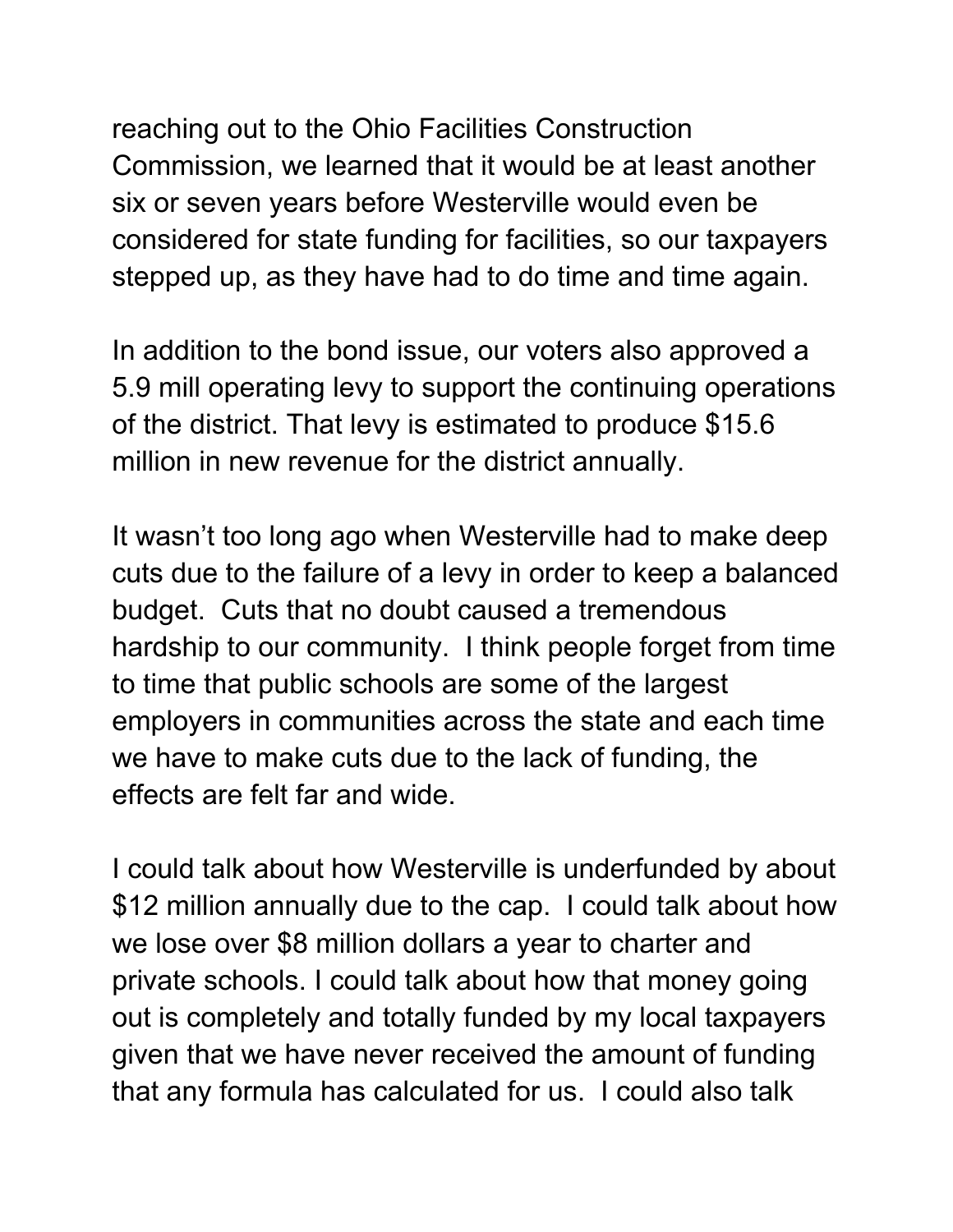about how the state has never sent a penny of funding for approximately 3,000 of our 15,000 students. But you have already heard all that in some form or another, I'm sure.

What I do want to talk about is why I support the Fair School Funding Plan. My taxpayers are tired of our school funding system being broken. They deserve better. My students deserve better. School Treasurers and CFOs should not be the only people that understand how school funding is calculated.

The Fair School Funding Plan is a good starting point to what my students and taxpayers deserve. It was developed by a workgroup that included my colleagues for whom I have a great deal of respect. It is clear, transparent and thoughtful. It is driven by research and not politics.

All of those facts about the Fair School Funding Plan are important. But perhaps the most important aspect of the plan is this. It reduces the overreliance on local taxpayers to fund education, and it provides for a predictable formula that we can use to plan.

Strong public education is the foundation of our democracy. I encourage you to approve the Fair School Funding Plan to ease the burden the state has placed on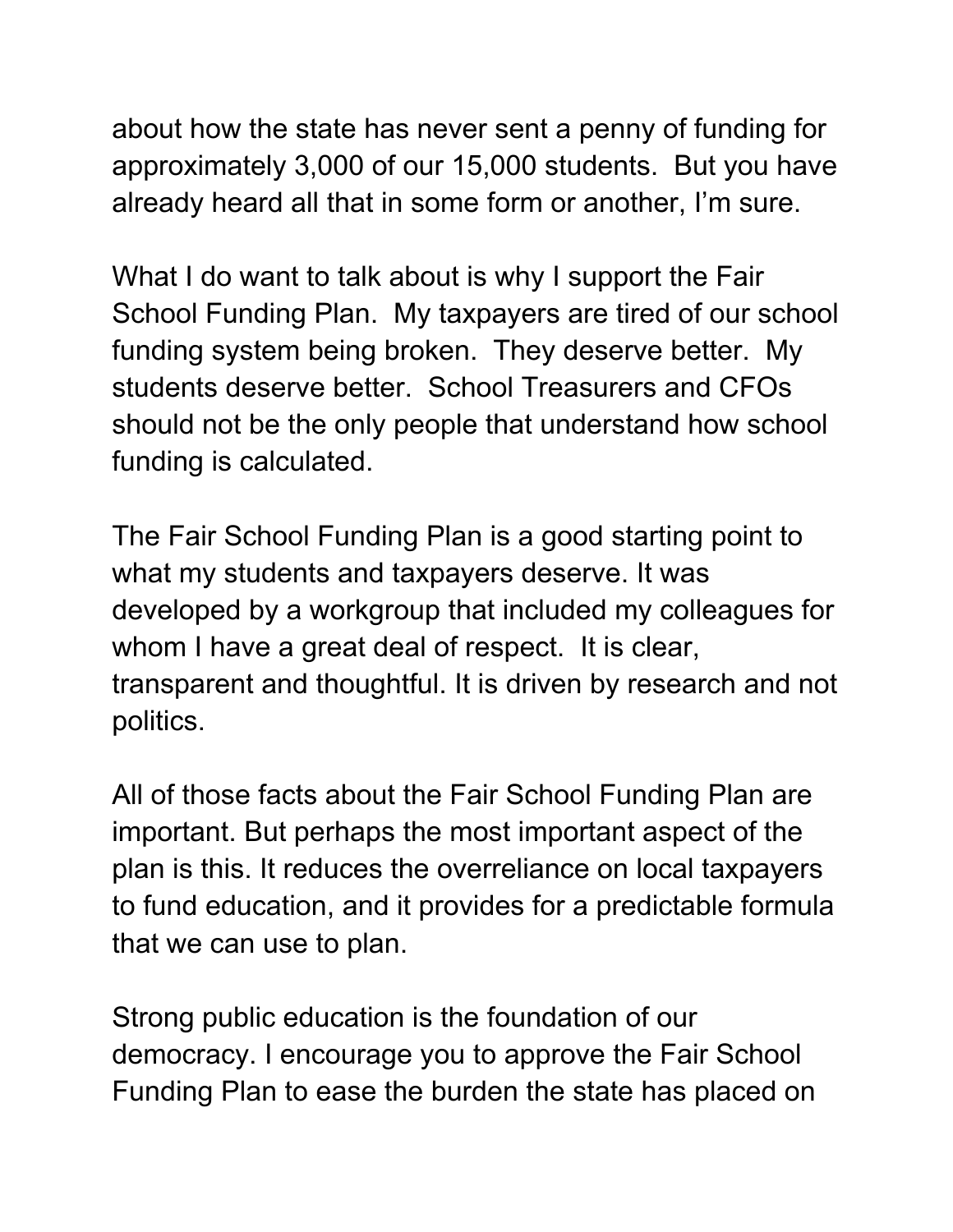local taxpayers and begin leveling the playing field for students across Ohio. Thank you.

## **Transition to Dr. John Kellogg, Westerville Superintendent**

Again, thank you for providing us this time. As I share my testimony in support of House Bill 1, the Fair School Funding Plan for Ohio's Schools, I want to say from the outset that I do so from a spirit of optimism. I say that knowing that there are many observing this process with a sense that this current heroic, three-year journey to get to a Fair School Funding Plan is going to suffer the fate of previous efforts.

I am choosing to remain optimistic.

For those who may wonder why I have not joined them in their pessimism, I say this. I believe the Fair School Funding Plan will gain traction because it has been developed in a manner that demonstrates a commitment to listening to the voice, because it reflects the ideas of those who are vested in the outcome, and quite honestly, because it just makes sense.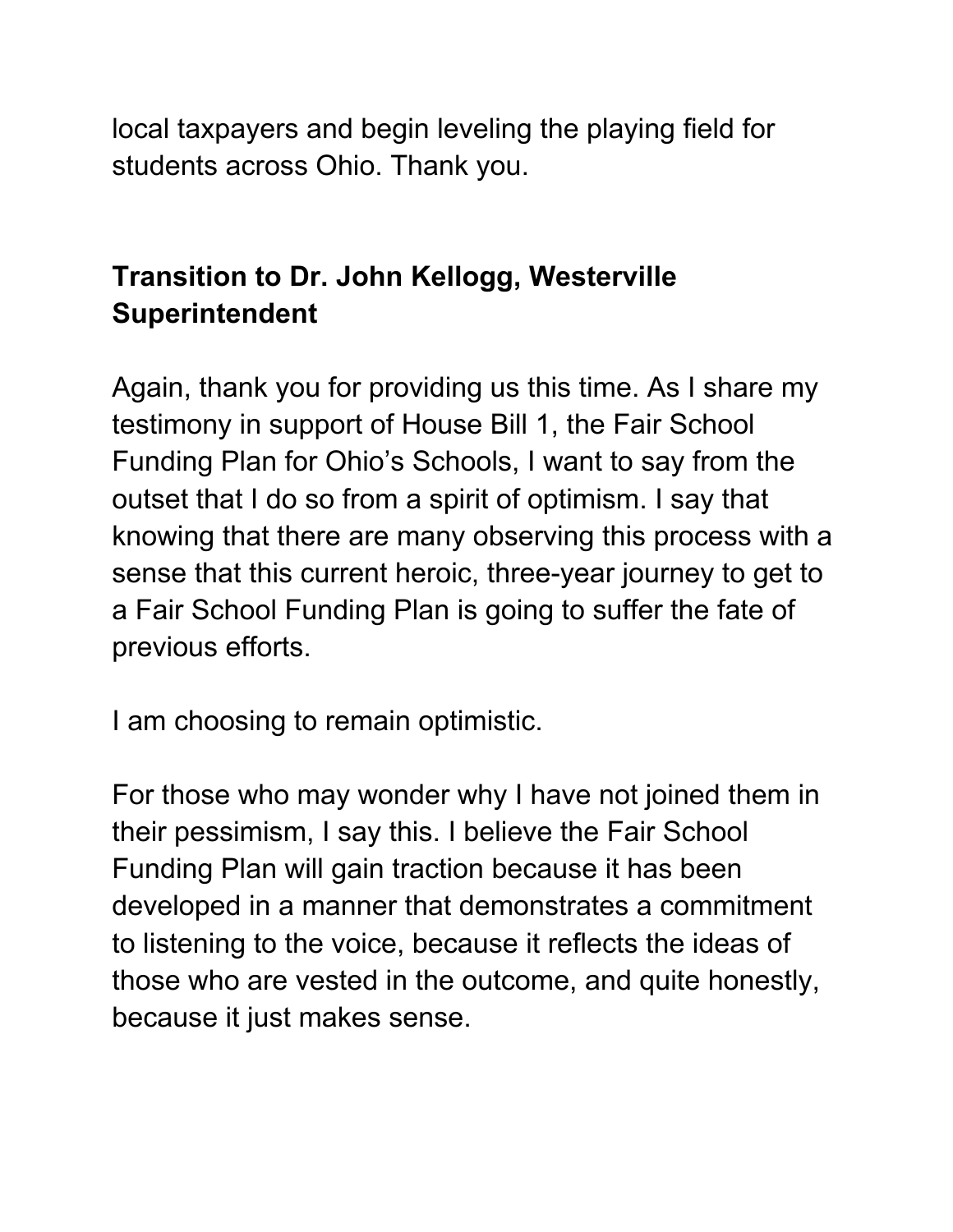Now, as we consider the pros and cons of the current plan, I would suggest that we do so from the perspective of someone other than school superintendents, treasurers, boards of education, and legislatures. Instead, I would like us to consider the perspective of the Ohio taxpayer.

You see, I think it's important to remind each other that this isn't our money. It's taxpayer money that has been collected to provide a service that is so important, it's mandated by the Ohio Constitution. So, my comments on the Fair Funding Plan are framed from the context of how it addresses the expectations of taxpayers related to clarity, priorities, predictability, and needs.

My first point is this. One of the strengths of this plan is that it is clear about what is being funded. The details associated with defining the base cost are more evident than anything in Ohio's previous history. Taxpayers can clearly see what they are funding in their public schools. We can clearly say to our taxpayers, this is what you are paying for in our public schools.

Second, budgets are intended to align with priorities. What is determined to be critical is more likely to get funded. This funding plan provides a means of highlighting the state's priorities for its public schools. In times of financial challenges, we all have to make difficult decisions about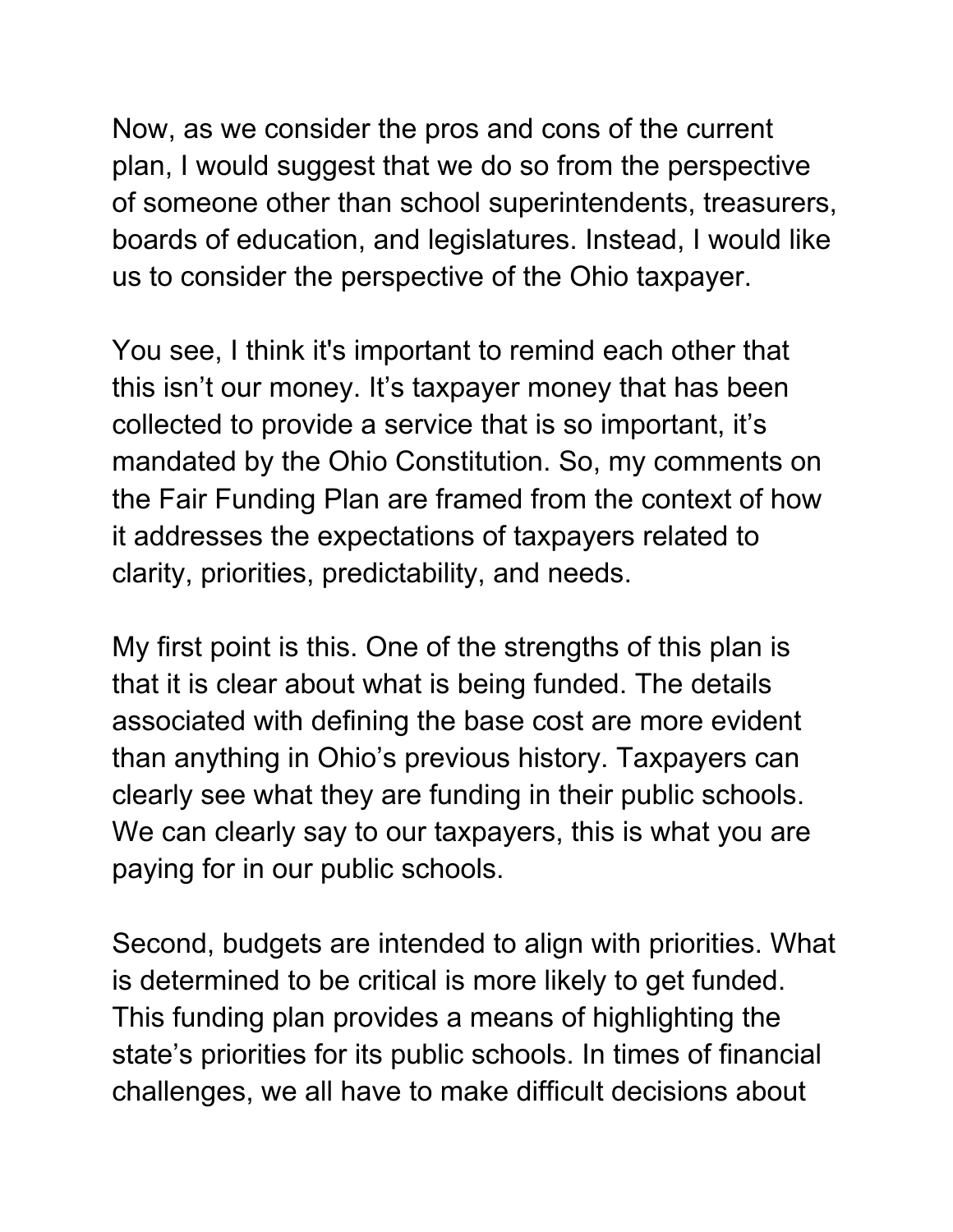what to fund and at what level. This plan allows the state to clearly demonstrate to taxpayers what is being supported and what will have to be set aside until conditions improve. Budgets demonstrate priorities. We can say to our taxpayers, "Here are the goals for our public schools and this is the level of financial support we are providing to those goals."

The third point is predictability. This has been a long standing frustration for schools and their communities for decades in Ohio. As policy makers change seats, so do the means of funding schools. As you know, treasurers and school boards are required to create five year financial forecasts. One of the greatest challenges they face when preparing this document is predicting *when* additional local funding may be needed for their schools. On top of that, determining exactly *how much* funding is needed is no more than a guessing game. The plan before you addresses these challenges by providing a more stable means of refining the predictable nature of school funding. We can say to our taxpayers, "Here is what we see as our financial resources for our future."

The last point I will make relates to needs. Under our current situation, it is challenging to make associations between school performance and financial resources from the state. We engage in debates about whether or not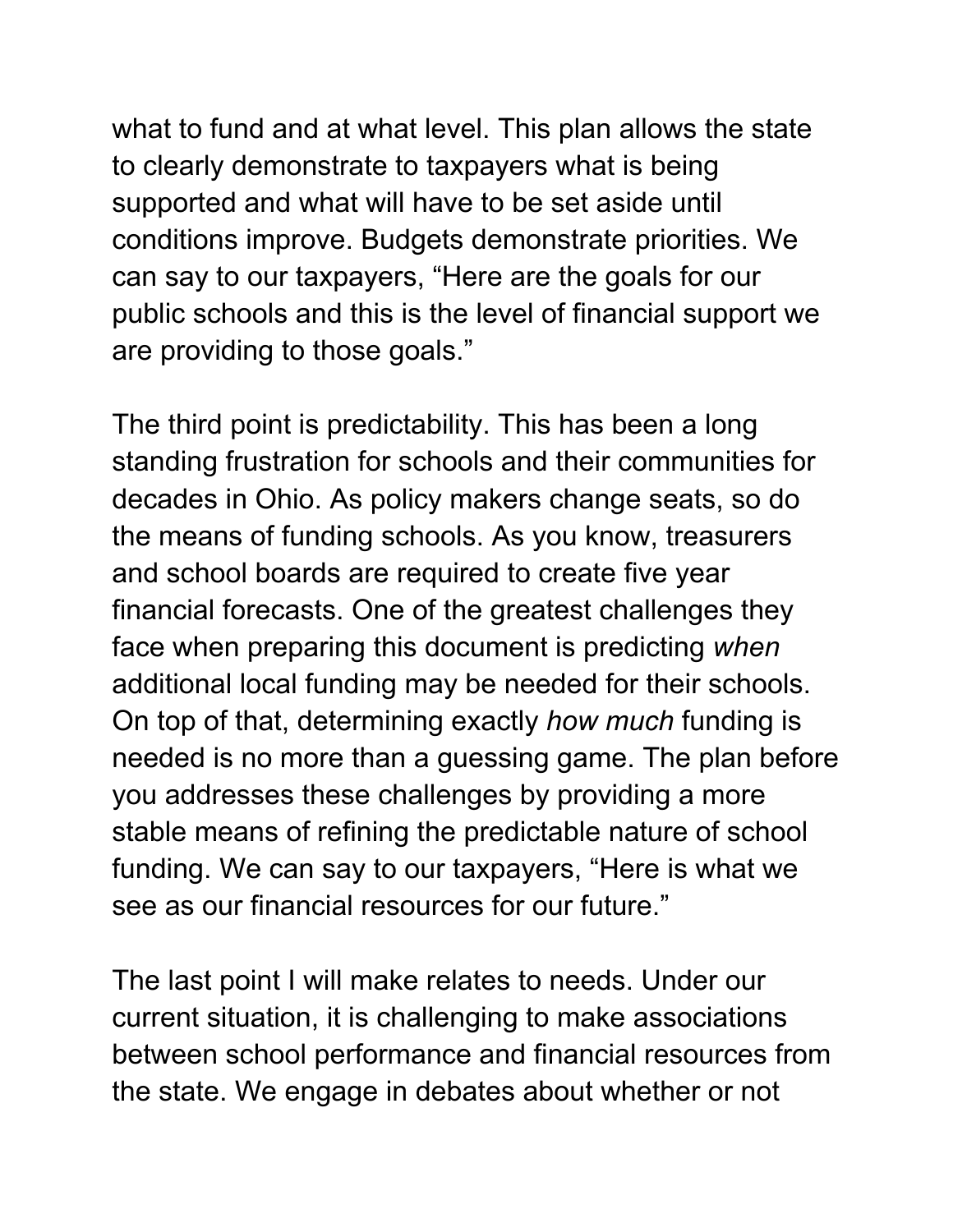outcomes we get are influenced at all by the policy level decisions related to funding. In the proposed plan, we can literally connect those relationships which can help drive future policy decisions. The financial and performance data that will be available can be used to measure whether we are investing enough to get the outcomes we strive for, or if our practices are flawed. We can say to our taxpayers, "Here are the needs of Ohio's students and here is how we are funding those needs."

In Westerville, our leadership talks about honoring commitments. The taxpayers of Ohio provide us, superintendents, treasurers, elected boards of education, and legislatures, financial resources to operate a system of public schools. They have made a commitment. Our responsibility is to honor that commitment by providing taxpayers with a school funding plan that achieves the following: It clearly spells out what is funded; it demonstrates Ohio's priorities for public schools, as well as how those priorities are being supported financially; It can be used to predict what the future funding needs will be; and it can demonstrate some understanding of whether current student needs are being funded equitably and adequately.

So, with the taxpayer in mind, I urge you to join me in supporting House Bill 1 - the Fair School Funding Plan.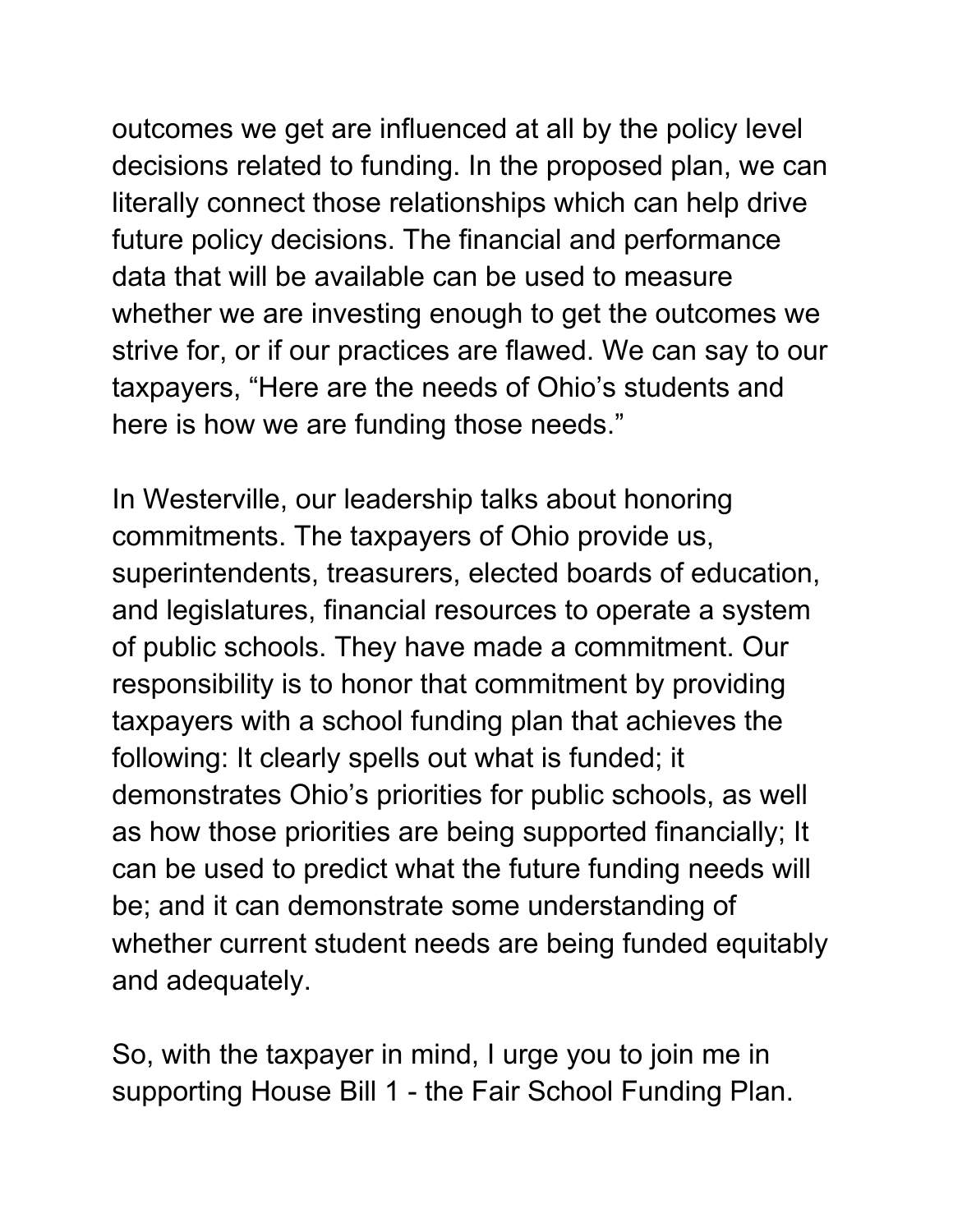**Central Ohio Education Leaders who have signed on to this testimony:**  Kirk Grandy, Treasurer, Berne Union Local Schools Shawn Haughn, Superintendent, Bloom-Carroll Local Schools James Sotlar, Superintendent, Canal Winchester Local Schools Nick Roberts, Treasurer, Canal Winchester Local Schools Brian Petrie, Superintendent, Cardington-Lincoln Local Schools Jon Mason, Treasurer/CFO, Cardington-Lincoln Local Schools Quinn Maceyko, Board of Education Member, Cardington-Lincoln Local Schools Kris Weldy, Board of Education Member, Centerburg Local Schools Lori Houck, Treasurer, Centerburg Local Schools Mike Hebenthal, Superintendent, Centerburg Local Schools Deborah Lawwell, Treasurer, Chillicothe City Schools Deborah Swinehart, Superintendent, Chillicothe City Schools Chris Wagner, Board Member, Circleville City Schools Jonathan Davis, Superintendent, Circleville City Schools Kristen Rhoads, Treasurer/CFO, Circleville City Schools Patty Rothe, Vice-President of Board of Education, Circleville City Schools Tonya Mickley, Treasurer/CFO, Danville Local School Angie Macwhinney, Director of Special Education, Delaware City Schools Heidi Kegley, Superintendent, Delaware City Schools Jayna McDaniel-Browning, Board of Education, Delaware City Schools Melissa Swearingen, Treasurer/CFO, Delaware City Schools Brian Kern, Treasurer/CFO, Dublin City Schools Todd Hoadley, Superintendent, Dublin City Schools Kimberly Miller, Superintendent/CEO, Eastland-Fairfield Career and Technical Schools David Varda, CFO/Treasurer, ESCCO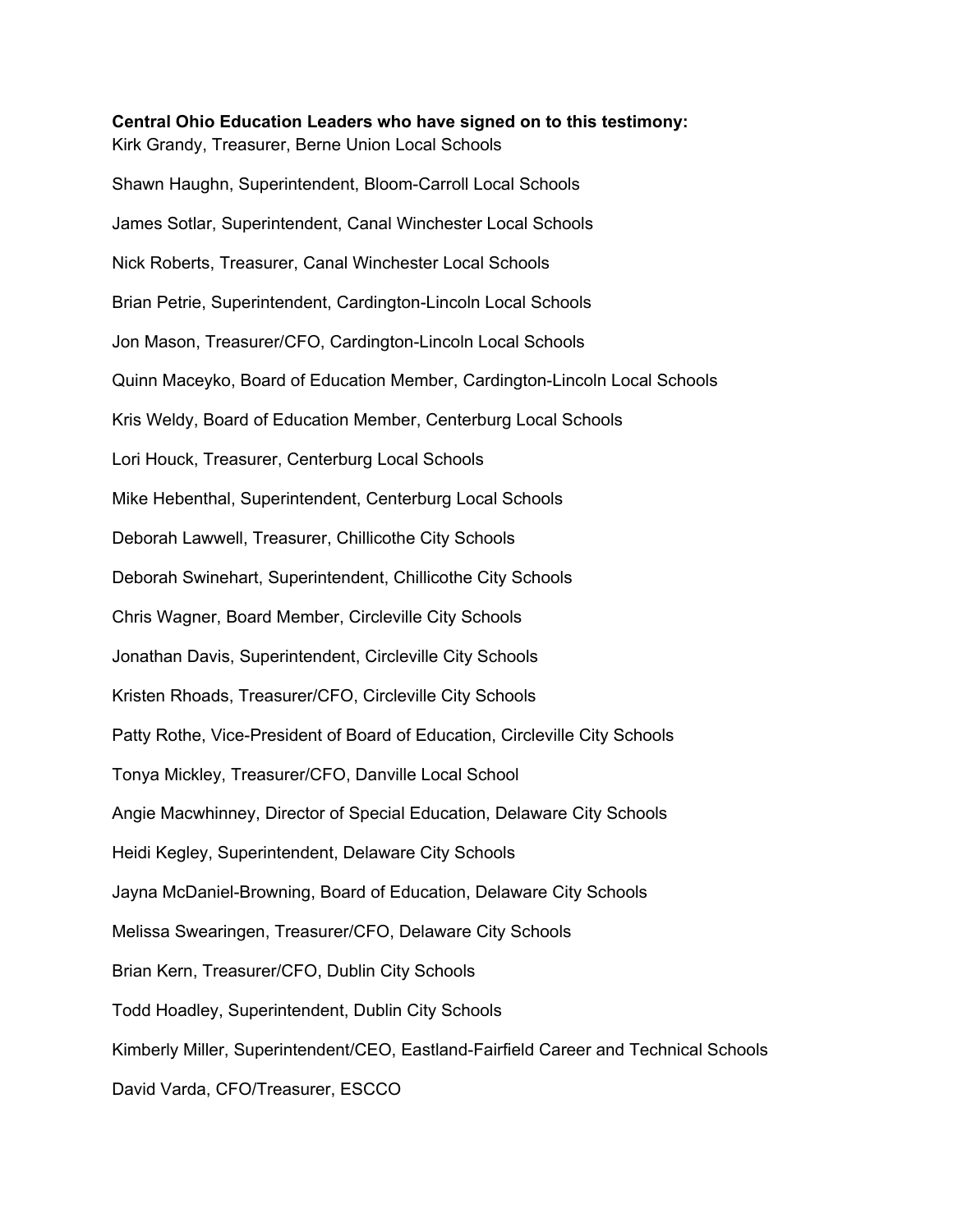Aaron Johnson, Treasurer/CFO, Fairbanks Local Schools Adham Schirg, Superintendent, Fairbanks Local Schools Laura Cassell, Treasurer/CFO, Fairfield County ESC Marie Ward, Superintendent, Fairfield County ESC Chad Belville, Superintendent, Fairfield Union Local Schools Heather Darnold, Treasurer, Fredericktown Local Schools Beryl Brown Piccolantonio, Board President, Gahanna Jefferson City Schools Jason Kee, Transportation Supervisor, Gahanna Jefferson City Schools Michael Verlingo, Treasurer, Gahanna Jefferson City Schools Stephen Barrett, Superintendent, Gahanna Jefferson City Schools Brittany Treolo, Treasurer, Granville Exempted Village Schools Jeff Brown, Superintendent, Granville Exempted Village Schools Garilee Ogden, Superintendent, Groveport Madison Local Schools Felicia Drummey, Treasurer, Groveport Madison Schools Nathan Huffman, Superintendent, Highland Local - Morrow County Jon Mason, Treasurer/CFO, Highland Local Schools Brian Wilson, CFO, Hilliard City Schools John Marschhausen, Superintendent/CEO, Hilliard City Schools Mark Ingles, Treasurer, Jefferson Local Schools Vicki Bechtel, School Board Member, Knox County ESC Mark Gleichauf, Superintendent, Lakewood Local Schools Julie Taylor, Treasurer, Lancaster City Schools Steve Wigton, Superintendent, Lancaster City Schools April Bolyard, Treasurer, Liberty Union-Thurston Local Schools Michael Johnson, Superintendent, Liberty Union-Thurston Local Schools Amy Ucan, Assistant Tresurer, Licking Heights Local Schools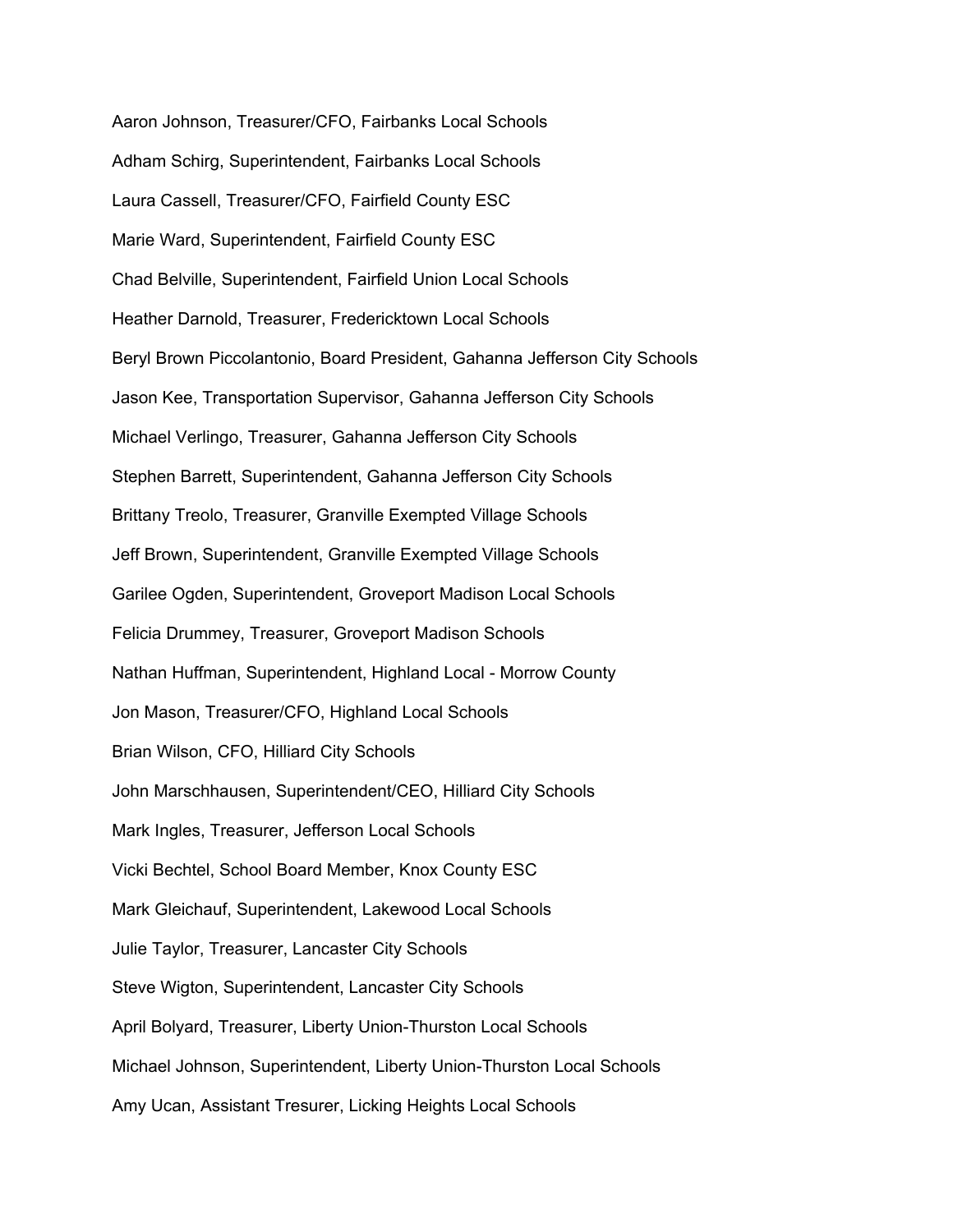Angel King, Principal, Licking Heights Local Schools

Anna Annett, Director of Curriculum and Instruction, Licking Heights Local Schools Becky Morrison, Treasurer's Assistant, Licking Heights Local Schools Brian Bagley, Board Member, Licking Heights Local Schools Christina Lyle, Administrative Assistant to the Treasurer, Licking Heights Local Schools Corey Stroud, Principal, Licking Heights Local Schools Darlene Mortine, Transportation Supervisor, Licking Heights Local Schools David Moore, Assistant Principal, Licking Heights Local Schools Ellie Geiger, Athletic Director, Licking Heights Local Schools Kelly Moore, Transportation Secretary, Licking Heights Local Schools Kerry Martinez, Assistant Principal, Licking Heights Local Schools Kim Henderson, Director of HR and Student Discipline, Licking Heights Local Schools Kimberly Bratz, Administrative Assistant to Human Resources, Licking Heights Local Schools Kurt Scheiderer, Principal, Licking Heights Local Schools Linda Aitken, Administrative Assistant, Licking Heights Local Schools Mallory Sribanditmongkol, Communication Specialist, Licking Heights Local Schools Mark Rader, VP of Board of Education, Licking Heights Local Schools Michael Shipton, Assistant Principal, Licking Heights Local Schools Michelle D'Amico, Assistant Principal, Licking Heights Local Schools Mitch Tom, Supervisor of Pupil Services, Licking Heights Local Schools Nicole Roth, Secretary for Special Education/Pupil Services, Licking Heights Local Schools Philip Wagner, Superintendent, Licking Heights Local Schools Rita Pendexter, Assistant Athletic Director, Licking Heights Local Schools Sally Rudduck, District Registrar, Licking Heights Local Schools Sandra Phillips, Principal, Licking Heights Local Schools Sara Morman, Supervisor of Special Education, Licking Heights Local Schools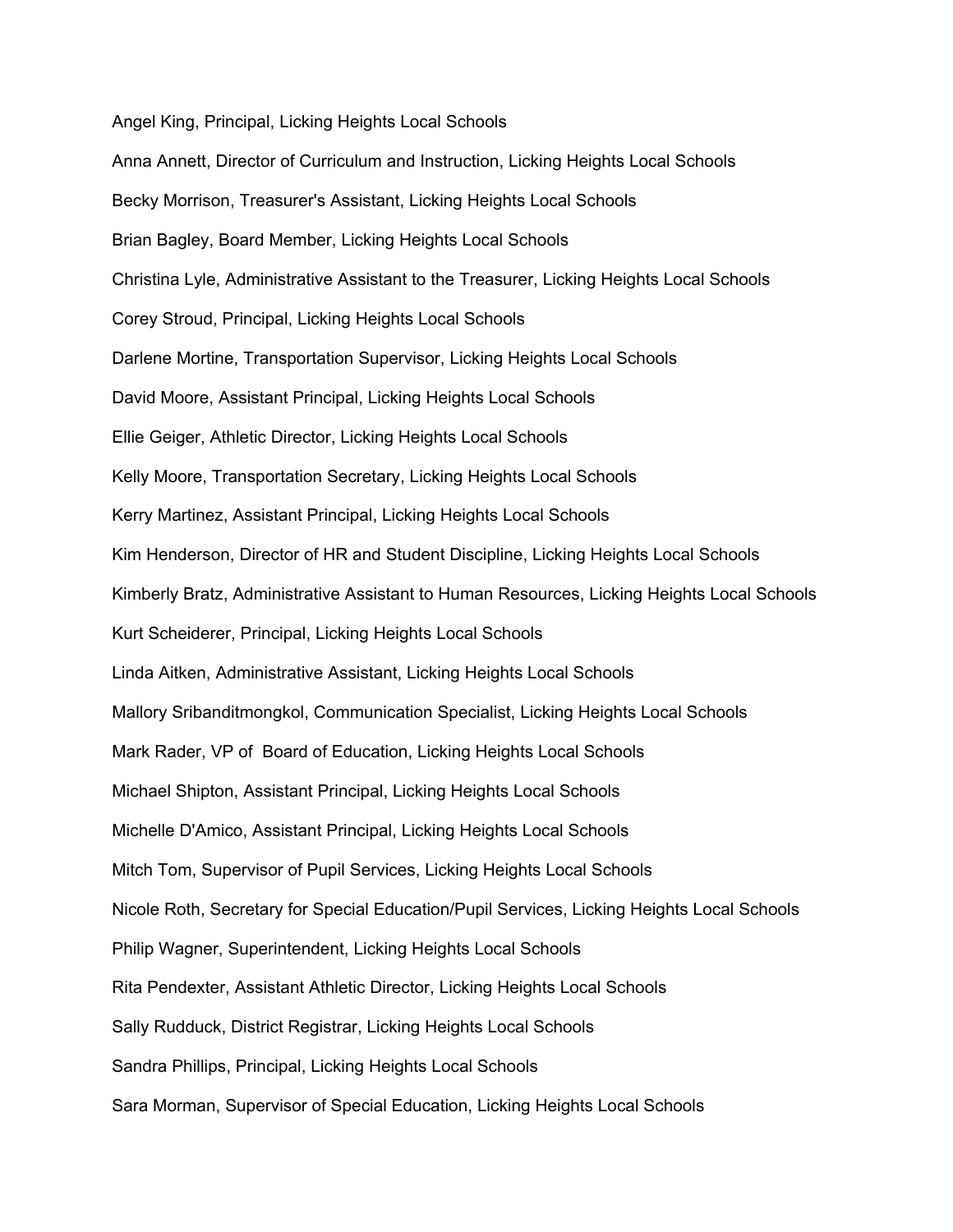Tiffany Blumhorst, School board member, Licking Heights Local Schools Todd Griffith, Treasurer/CFO, Licking Heights Local Schools Tracy Russ, Board President, Licking Heights Local Schools Tonya Boyd, Treasurer, Licking Valley Local Schools Steve McAfee, Treasurer, Logan Elm Local Schools Kristine Blind, CFO/Treasurer, London City Schools Lou Kramer, Superintendent, London City Schools Bradley Herman, Superintendent, Lucas Local Schools Robin Klenk, Treasurer, Madison Local Schools (Richland County) Matthew Ketcham, Treasurer, Madison-Champaign ESC Todd Mustain, Treasurer/CFO, Madison-Plains Local Schools Kelly Mackay, Board Member, Marion City Schools Leslie Schneider, Board Member, Marion City Schools Ron Larussi, Superintendent, Marion City Schools Ted McKinniss, Board Member, Marion City Schools Richard Smith, School Board Vice President, Marysville Exempted Village Schools Todd Johnson, Treasurer, Marysville Exempted Village Schools Danielle Prohaska, Superintendent, Mechanicsburg Exempted Village Schools Margie Bennett, Board of Education President, Mount Vernon City Schools William Seder Jr., Superintendent, Mount Vernon City Schools Rebecca Jenkins, Treasurer/CFO, New Albany Plain Local Schools Michael Sawyers, Superintendent, New Albany-Plain Local Schools Julio Valladares, Treasurer/CFO, Newark City Schools Timothy Carr, Board President, Newark City Schools Kathryn Reedy, Educator, Northern Local Schools Scott Schmidt, Superintendent, Northridge Local Schools (Licking County)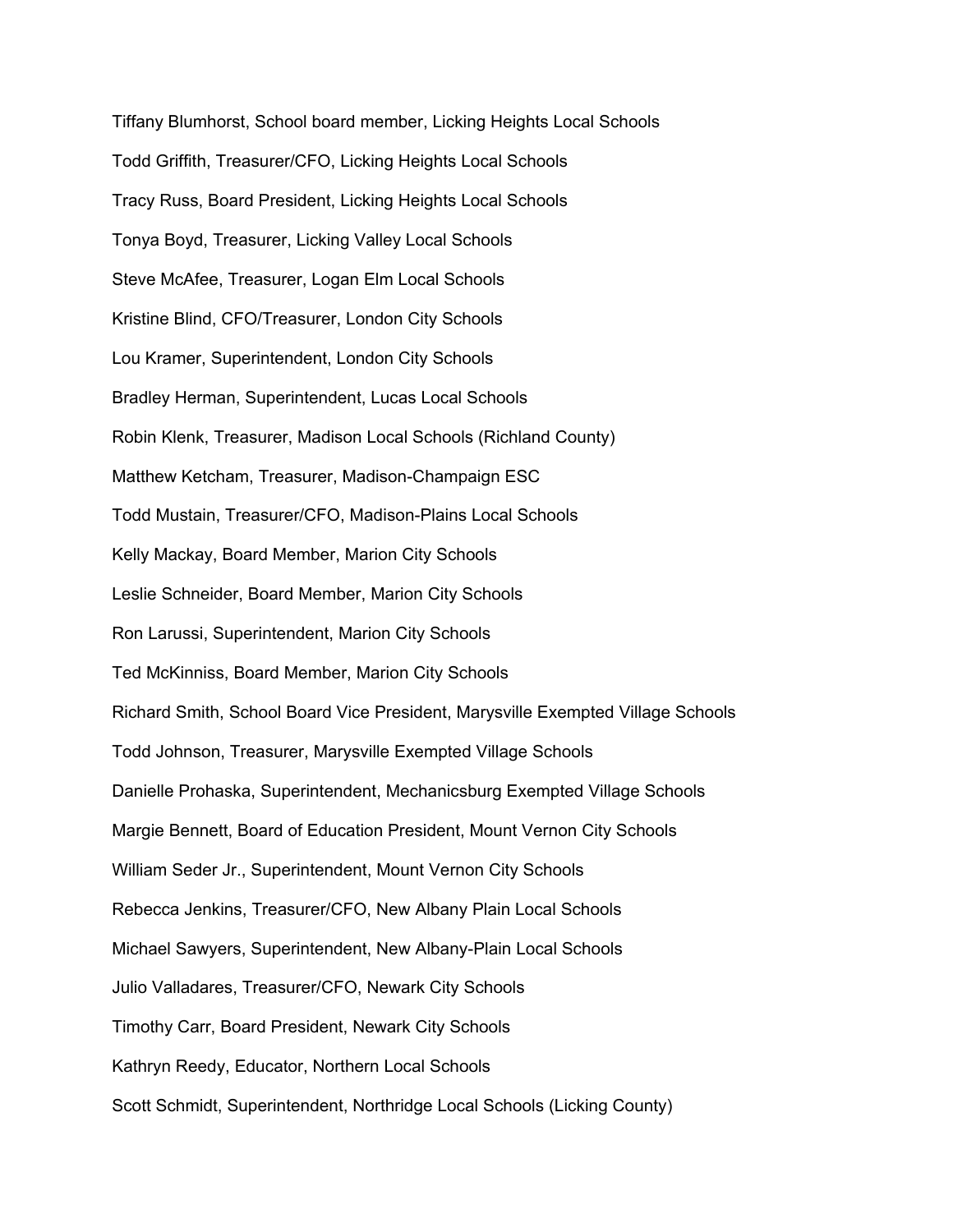Emily Hatfield, Treasurer/CFO, Olentangy Local Schools Lisa Carmichael, Superintendent, Ontario Local Schools Randy Harvey, Treasurer, Ontario Local Schools Dennis Franks, Superintendent, Pickaway-Ross County Joint Vocational Schools Joshua Younge, Principal, Pickaway-Ross County Joint Vocational Schools Todd Stahr, Treasurer/CFO, Pickaway-Ross County Joint Vocational Schools Jolene Carter, Treasurer, Pleasant Local Schools Gavyn Bazley, Treasurer, Plymouth-Shiloh Local Schools Melvin Brown, Superintendent, Reynoldsburg City Schools Neal Whitman, Board Vice President, Reynoldsburg City Schools Tammy Miller, Treasurer, Reynoldsburg City Schools Jason Fleming, Treasurer, Ridgedale Local Schools Robert Britton, Superintendent, Ridgedale Local Schools Adam Wickham, Superintendent, River Valley Local Schools Dalton Summers, Superintendent, River View Local Schools Richard Jones, Treasurer/CFO, Southwest Licking Local Schools Bill Wise, Superintendent, South-Western City Schools David Donofrio, Board of Education Member, South-Western City Schools Cindy Alderman, Admissions Specialist, Tolles Career & Technical Center Cu Brooks, Board Member, Tolles Career & Technical Center Emmy Beeson, Superintendent, Tolles Career & Technical Center Michael Oler, Supervisor of Academics, Tolles Career & Technical Center Tamara Woods, Treasurer/CFO, Tolles Career & Technical Center Tom Bichsel, Board member, Tolles Career & Technical Center John Rose, Treasurer, Union-Scioto Local Schools Paul Imhoff, Superintendent, Upper Arlington City Schools